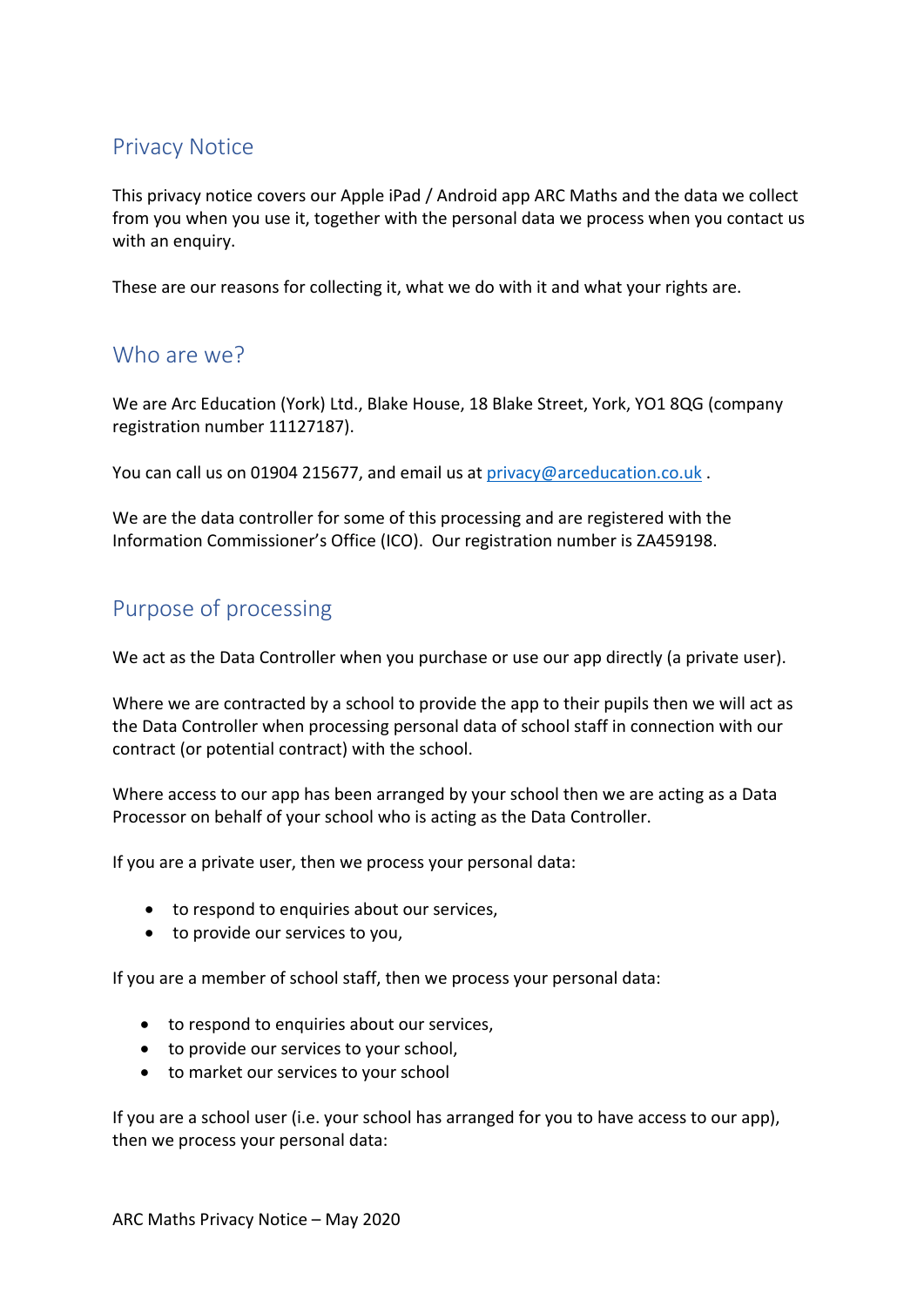- on behalf of your school,
- and we will not market our services to you

### Basis of processing

We can only process personal data where we have a specific lawful basis to do so, this section details what each basis is.

Where we are responding to enquiries about our services or products we process your personal data because it is in our legitimate interest to do so in order to deal with your enquiry.

Where you are a member of school staff and are communicating with us to provide our services to your school, then we process your personal data because it is in our legitimate interest to do so in order to take the necessary steps to provide or support our products or services. Where we are marketing our services to your school we process your personal data because it is in our legitimate interest to do so.

For private purchasers who are also the user of the app, then we process your personal data because they are necessary for the performance of a contract with you.

For private users who are not the purchaser of the app, then we process your personal data because it is in our legitimate interest to provide our service to you.

Where we are relying on our legitimate interests to process your personal data you may object to that processing at any time.

If you are a school user and have any questions about the basis of processing your personal data then please contact your school.

### What personal data do we collect?

If you are contacting us to enquire about our services, or are a member of school staff to whom we supply our services, we will collect:

- Your name
- Your email address
- Your telephone number
- Your school name if you are a member of school staff, and your role in the school

If you are a private user of our app we will collect:

- Your name
- Your email address

ARC Maths Privacy Notice – May 2020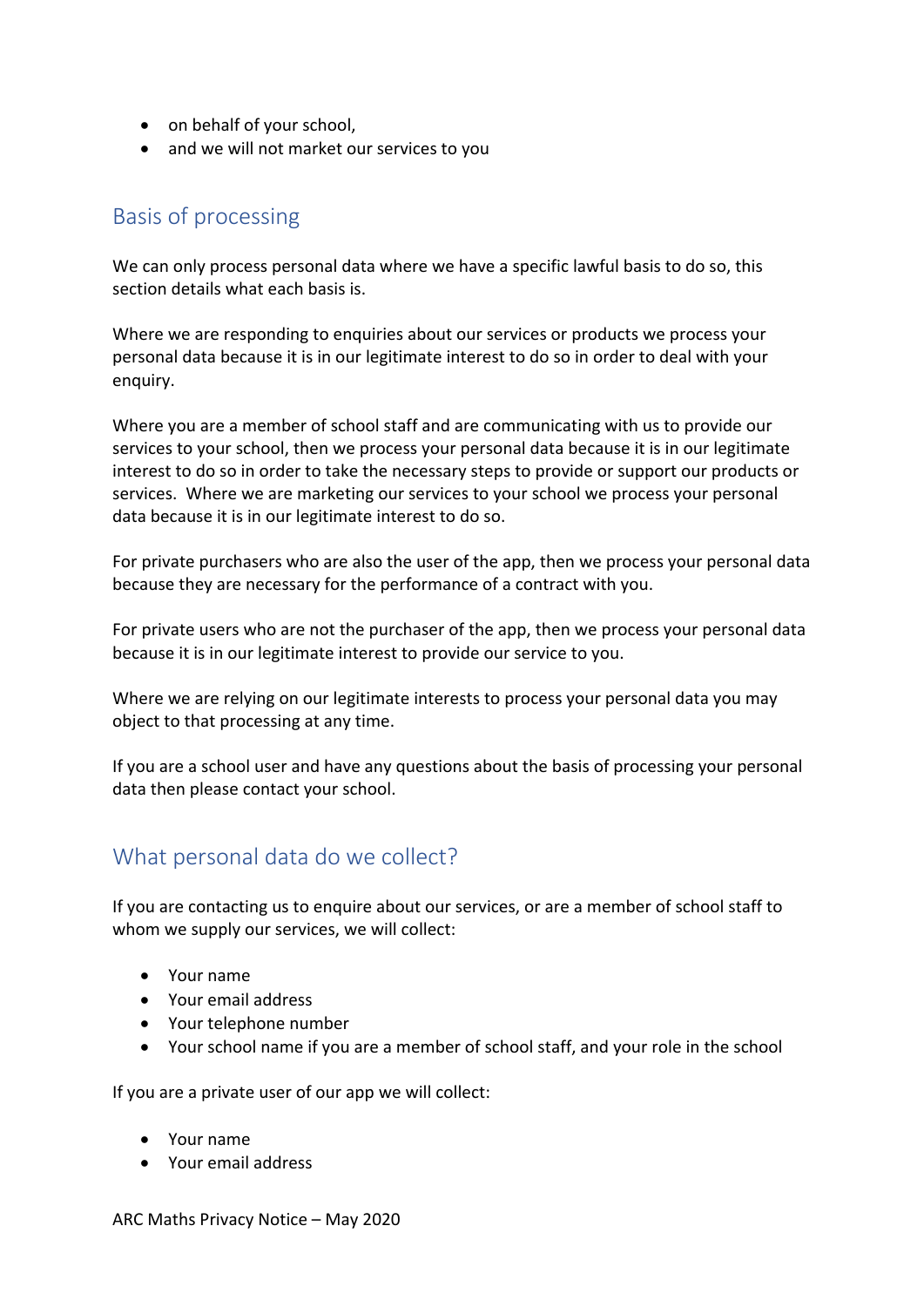• Performance data (topic answers, correct/incorrect answers and their frequency, when to re-present a topic, date and time of last use, frequency of use)

When you purchase our app on the Apple App Store / Google Play then we do not collect your Apple ID / Google ID, nor any payment information. Please see Apple's privacy information at https://www.apple.com/uk/privacy/, or Google's privacy information at https://policies.google.com/privacy for more details.

If you are a school user of our app we will collect:

- Your name
- Your school email address
- Your gender (male, female, not disclosed)
- Your month and year of birth
- Your school code (each school has a unique code for ARC Maths, they will give you this code so that you can use the app)
- Your school may also assign you to a class, module or other grouping according to their needs
- Performance data (topic answers, correct/incorrect answers and their frequency, when to re-present a topic, date and time of last use, frequency of use)

## Special category data

There are additional rules we must follow if we collect certain types of more sensitive data, known as Special Category Data. These include details of your ethnicity, beliefs, health and sexuality. We will never collect any special category data about you.

### Do we ever share personal data?

We will share your data if required to do so by a legitimate law enforcement agency.

If you are a school user then your school has access to your personal data, please ask your school if you have any questions about this.

We share anonymised data (your use of the app, but without your name and email) with universities for research purposes.

We share your data with our UK based developers to support and improve the app.

If you consent to the use of analytics cookies then we will be sharing personal data with those analytics providers (Google Analytics and Crashlytics), also if you consent to the use of Marketing cookies then we will be sharing personal data with those providers (Facebook).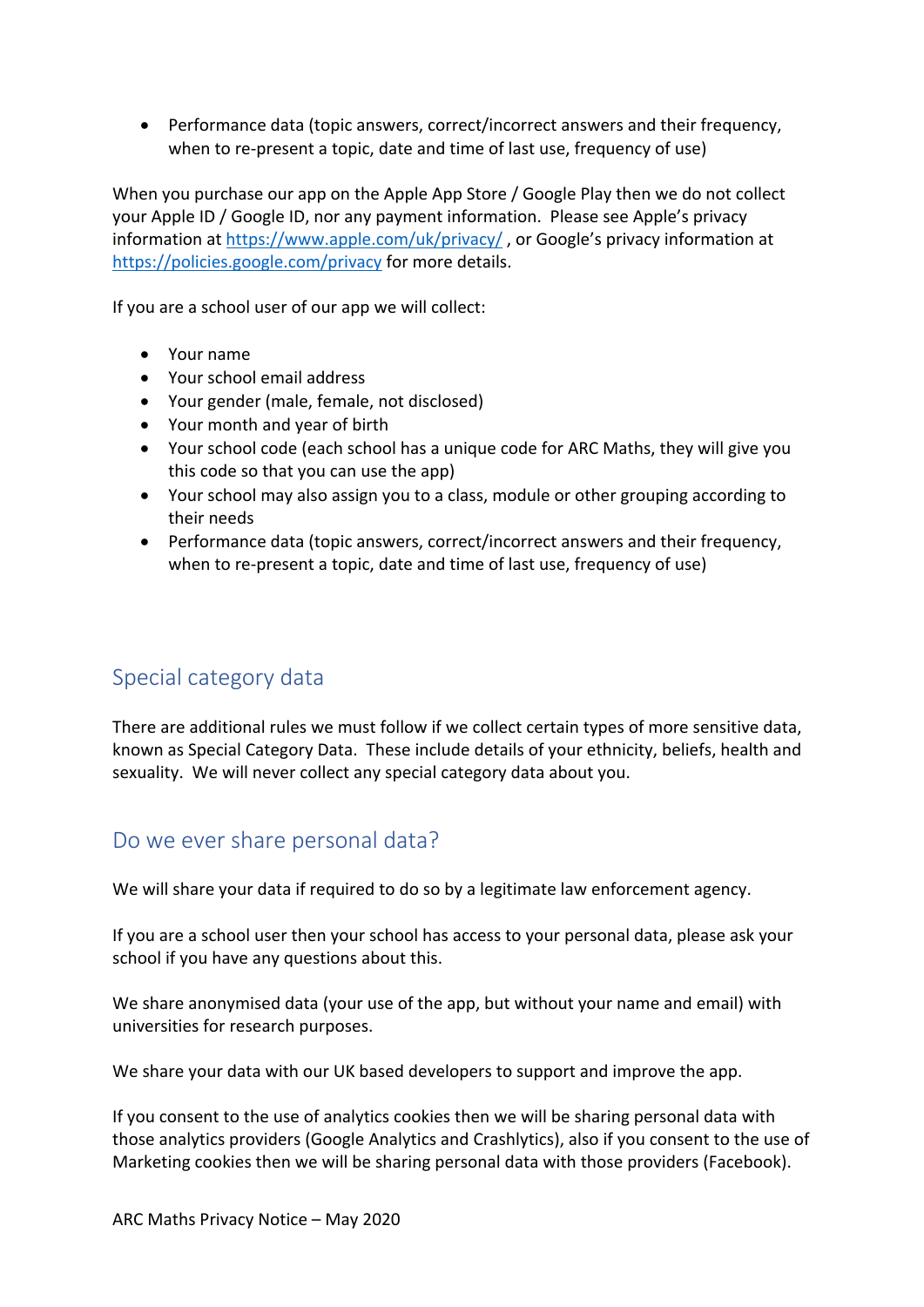If we are communicating with you via email or social media channels we will be sharing your personal data with those email and social media providers.

We will never share or sell your data to any other third parties without your permission.

### How do we keep your data secure?

We take sensible steps to keep your data secure:

- All data sent between you and us are encrypted in transit
- All data we hold in our computers are encrypted at rest
- All our staff have a confidentiality agreement in place
- We have no access to the payment details used by private users to purchase the app

### Your Rights

You have a number of rights relating to the processing of your data, if you would like to use them or have any questions then please contact us. If you are a school user you should contact your school to ask them about your rights, if you contact us we will ask you to contact your school.

We won't charge you for doing any of the following, however we may make a charge in the case of frequent repeat requests:

- Awareness: You have the right to be fully informed about why and how we process your information. This privacy notice is intended to meet that requirement, but please do contact us if you have any questions
- Access: You have the right to a copy of the data we hold about you
- Rectification: If you think some of the data we hold is wrong then you have the right to ask us to correct it
- Erasure: You have the right to ask us to delete the data we hold about you where we are processing your data based upon your consent, and you withdraw your consent, or where we are processing your data based upon our legitimate interest and you object to that processing and we agree with your objection.
- Restriction: You have the right to ask us to restrict the processing of personal data whilst we check its accuracy, if you think the processing is unlawful, if you believe we no longer need to process the data but you need us to store it due to pending legal claims, or when you object to our processing based upon our legitimate interests and we are assessing the validity of that.
- Object: Where we are processing your personal data based upon our legitimate interests you have the right to object to that. If your objection is valid (for instance in the case of any direct marketing activity) then we will stop processing your personal data for that purpose.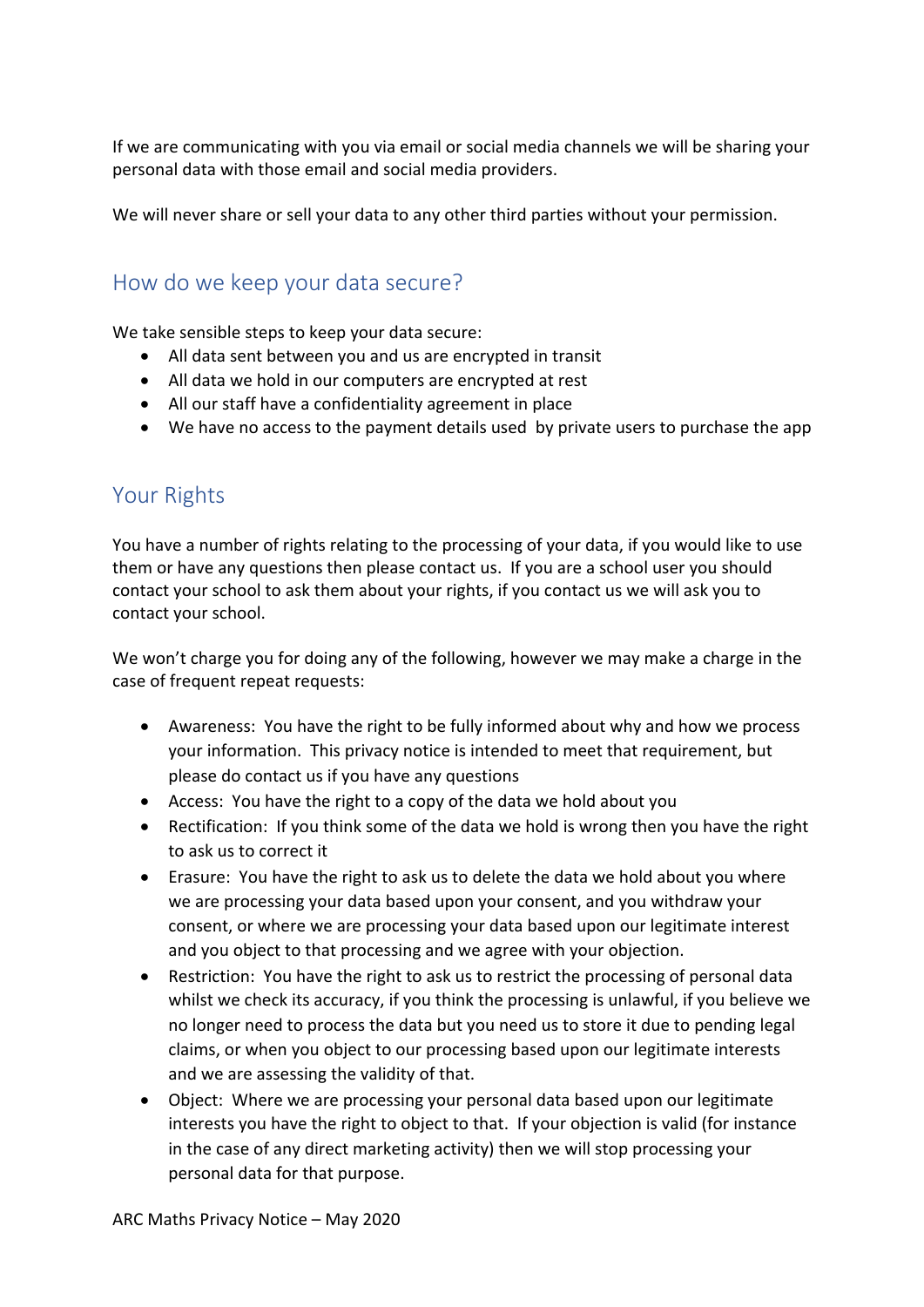- Data portability: You can request a copy of your data in a digital format which you can then supply to another provider
- Automated decisions and profiling: You have the right, in certain circumstances, not to be subject to decisions based on automated processing (including profiling) if it has a significant or legal impact on you. We aren't taking any automated decisions about you, nor profiling you.

## How long do we keep your data for?

Where we are relying on your consent or our legitimate interests to process your data then we will keep your personal data until you withdraw your consent for us to use it, or object to the processing in our legitimate interests and we agree with your objection.

Where you simply unsubscribe from the app then we will retain your data for 18 months.

A school can request that we delete the personal data of school users at any time, and in the absence of any specific request from the school we will retain user's personal data for the default period of 18 months.

We will also retain your personal data according to other applicable UK laws and regulations, depending upon the nature of the services we have provided to you.

### Cookies

We will always ask for your consent to install analytics or marketing cookies on your device. We use Google Analytics and Facebook cookies to provide data about how our website is being used and to improve the advertising from us when you are using Facebook.

You can give your consent to cookies, and withdraw your consent for cookies, using the pop-up CIVIC cookie consent tool which displays on our website.

A small cookie from the CIVIC cookie consent tool will also be installed to record the choices you make and ensure that your consent, or its withdrawal, are properly obtained and respected.

### What happens when I follow links to other sites?

If you follow a link from our site to another site then you should read the privacy notice on the other site prior to providing your data to them.

#### Where do we process data?

ARC Maths Privacy Notice – May 2020